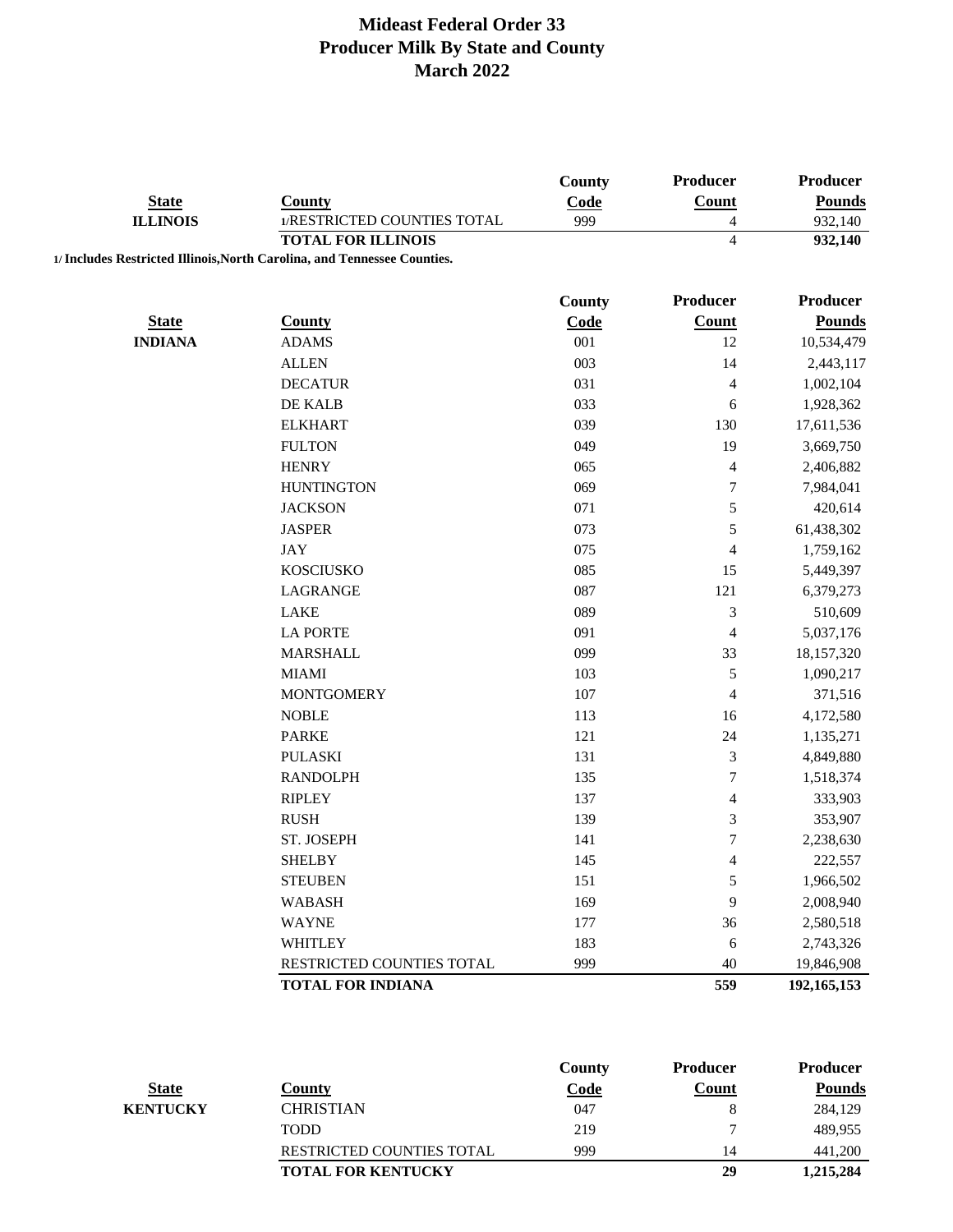|                 |                           | County        | Producer                | <b>Producer</b><br><b>Pounds</b> |  |
|-----------------|---------------------------|---------------|-------------------------|----------------------------------|--|
| <b>State</b>    | <b>County</b>             | Code          | <b>Count</b>            |                                  |  |
| <b>MARYLAND</b> | <b>GARRETT</b>            | 023           | 34                      | 3,030,909                        |  |
|                 | <b>TOTAL FOR MARYLAND</b> |               | 34                      | 3,030,909                        |  |
|                 |                           | <b>County</b> | Producer                | <b>Producer</b>                  |  |
| <b>State</b>    | <b>County</b>             | Code          | Count                   | <b>Pounds</b>                    |  |
| <b>MICHIGAN</b> | <b>ALGER</b>              | 003           | 3                       | 230,027                          |  |
|                 | <b>ALLEGAN</b>            | 005           | 34                      | 28,986,596                       |  |
|                 | <b>ALPENA</b>             | 007           | 9                       | 1,444,177                        |  |
|                 | <b>ARENAC</b>             | 011           | 12                      | 5,247,680                        |  |
|                 | <b>BARRY</b>              | 015           | 18                      | 24,375,109                       |  |
|                 | <b>BERRIEN</b>            | 021           | $\overline{4}$          | 2,295,832                        |  |
|                 | <b>BRANCH</b>             | 023           | 7                       | 4,209,643                        |  |
|                 | <b>CALHOUN</b>            | 025           | 15                      | 12,472,076                       |  |
|                 | <b>CLARE</b>              | 035           | $\,8\,$                 | 4,154,026                        |  |
|                 | <b>CLINTON</b>            | 037           | 33                      | 65,356,568                       |  |
|                 | <b>DELTA</b>              | 041           | 3                       | 174,022                          |  |
|                 | <b>EATON</b>              | 045           | $17\,$                  | 1,361,628                        |  |
|                 | <b>GRATIOT</b>            | 057           | 25                      | 83,158,225                       |  |
|                 | <b>HILLSDALE</b>          | 059           | 14                      | 6,458,098                        |  |
|                 | <b>HURON</b>              | 063           | 44                      | 60,986,889                       |  |
|                 | <b>INGHAM</b>             | 065           | 14                      | 7,110,812                        |  |
|                 | <b>IONIA</b>              | 067           | 23                      | 31,718,923                       |  |
|                 | <b>IOSCO</b>              | 069           | 9                       | 4,447,992                        |  |
|                 | <b>ISABELLA</b>           | 073           | 28                      | 9,319,293                        |  |
|                 | <b>JACKSON</b>            | 075           | 11                      | 5,121,542                        |  |
|                 | <b>KALAMAZOO</b>          | 077           | 5                       | 15,871,588                       |  |
|                 | <b>KENT</b>               | 081           | 18                      | 18,267,981                       |  |
|                 | <b>LAPEER</b>             | 087           | $\,8\,$                 | 578,764                          |  |
|                 | <b>LENAWEE</b>            | 091           | 15                      | 27,699,174                       |  |
|                 | <b>LIVINGSTON</b>         | 093           | 5                       | 3,938,571                        |  |
|                 | <b>MACOMB</b>             | 099           | 3                       | 13,719                           |  |
|                 | <b>MASON</b>              | 105           | $\mathfrak s$           | 2,119,496                        |  |
|                 | <b>MECOSTA</b>            | 107           | 13                      | 6,521,716                        |  |
|                 | <b>MENOMINEE</b>          | 109           | $10\,$                  | 1,913,249                        |  |
|                 | <b>MISSAUKEE</b>          | 113           | 29                      | 44,408,872                       |  |
|                 | <b>MONTCALM</b>           | 117           | 32                      | 15,782,763                       |  |
|                 | <b>MUSKEGON</b>           | 121           | 12                      | 18,221,194                       |  |
|                 | <b>NEWAYGO</b>            | 123           | 29                      | 15,778,543                       |  |
|                 | <b>OGEMAW</b>             | 129           | $25\,$                  | 12,746,189                       |  |
|                 | <b>OSCEOLA</b>            | 133           | 18                      | 20,655,136                       |  |
|                 | <b>OSCODA</b>             | 135           | $\overline{\mathbf{4}}$ | 209,076                          |  |
|                 | <b>OTTAWA</b>             | 139           | 38                      | 53,298,023                       |  |
|                 | SAGINAW                   | 145           | 11                      | 4,116,936                        |  |
|                 | <b>ST. CLAIR</b>          | 147           | $\,8\,$                 | 1,200,690                        |  |
|                 | ST. JOSEPH                | 149           | 13                      | 2,528,656                        |  |
|                 | <b>SANILAC</b>            | 151           | 55                      | 49,482,275                       |  |
|                 | <b>SHIAWASSEE</b>         | 155           | 6                       | 952,937                          |  |
|                 | <b>TUSCOLA</b>            | 157           | 19                      | 23,628,171                       |  |
|                 | VAN BUREN                 | 159           | $\,8\,$                 | 19,500,083                       |  |
|                 |                           |               |                         |                                  |  |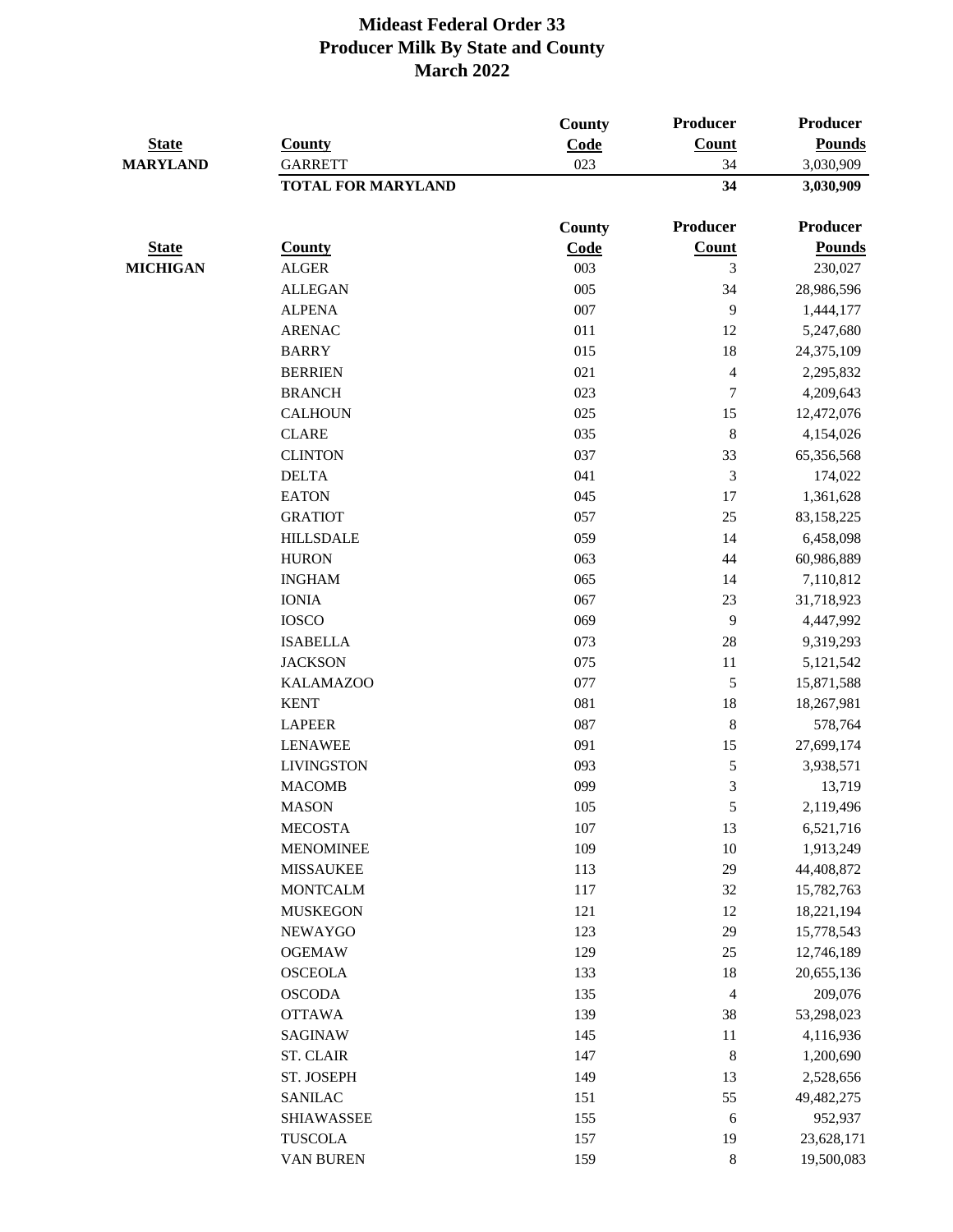|                 |                           | County        |                         |                 |
|-----------------|---------------------------|---------------|-------------------------|-----------------|
| <b>State</b>    | <b>County</b>             | Code          | <b>Count</b>            | <b>Pounds</b>   |
| <b>MICHIGAN</b> | <b>WASHTENAW</b>          | 161           | 8                       | 3,011,997       |
|                 | <b>WEXFORD</b>            | 165           | 4                       | 1,264,694       |
|                 | RESTRICTED COUNTIES TOTAL | 999           | 18                      | 6,201,096       |
|                 | <b>TOTAL FOR MICHIGAN</b> |               | 750                     | 728,540,747     |
|                 |                           | County        | Producer                | <b>Producer</b> |
| <b>State</b>    | <b>County</b>             | Code          | Count                   | <b>Pounds</b>   |
| <b>NEW YORK</b> | <b>CATTARAUGUS</b>        | 009           | 31                      | 14,682,051      |
|                 | <b>CHAUTAUQUA</b>         | 013           | 59                      | 19,873,738      |
|                 | <b>ERIE</b>               | 029           | 6                       | 1,158,683       |
|                 | <b>LIVINGSTON</b>         | 051           | 3                       | 599,012         |
|                 | <b>STEUBEN</b>            | 101           | $\,8\,$                 | 2,301,421       |
|                 | <b>WAYNE</b>              | 117           | 5                       | 7,678           |
|                 | <b>WYOMING</b>            | 121           | 8                       | 3,087,827       |
|                 | RESTRICTED COUNTIES TOTAL | 999           | 9                       | 4,454,623       |
|                 | <b>TOTAL FOR NEW YORK</b> |               | 129                     | 46,165,033      |
|                 |                           | <b>County</b> | Producer                | <b>Producer</b> |
| <b>State</b>    | <b>County</b>             | Code          | Count                   | <b>Pounds</b>   |
| <b>OHIO</b>     | <b>ADAMS</b>              | 001           | $\,8\,$                 | 631,988         |
|                 | <b>ALLEN</b>              | 003           | $\mathfrak{Z}$          | 638,074         |
|                 | <b>ASHLAND</b>            | 005           | 32                      | 16,129,108      |
|                 | <b>ASHTABULA</b>          | 007           | 14                      | 6,775,864       |
|                 | <b>ATHENS</b>             | 009           | 3                       | 162,691         |
|                 | <b>AUGLAIZE</b>           | 011           | 27                      | 4,689,536       |
|                 | <b>BELMONT</b>            | 013           | 7                       | 802,696         |
|                 | <b>BROWN</b>              | 015           | 6                       | 622,111         |
|                 | CARROLL                   | 019           | 15                      | 1,629,257       |
|                 | <b>CHAMPAIGN</b>          | 021           | 6                       | 521,927         |
|                 | <b>CLARK</b>              | 023           | 4                       | 8,843,594       |
|                 | <b>CLINTON</b>            | 027           | 3                       | 220,188         |
|                 | <b>COLUMBIANA</b>         | 029           | 52                      | 13,883,138      |
|                 | COSHOCTON                 | 031           | 19                      | 3,850,290       |
|                 | <b>CRAWFORD</b>           | 033           | $\tau$                  | 2,447,269       |
|                 | <b>DARKE</b>              | 037           | 24                      | 6,583,937       |
|                 | <b>DEFIANCE</b>           | 039           | $\sqrt{6}$              | 8,112,851       |
|                 | <b>DELAWARE</b>           | 041           | 3                       | 202,163         |
|                 | <b>FAYETTE</b>            | 047           | $\overline{\mathbf{4}}$ | 1,131,491       |
|                 | <b>FULTON</b>             | 051           | 3                       | 2,742,145       |
|                 | <b>GEAUGA</b>             | 055           | 32                      | 3,734,814       |
|                 | <b>GREENE</b>             | 057           | 3                       | 1,252,773       |
|                 | <b>HANCOCK</b>            | 063           | 3                       | 933,417         |
|                 | <b>HARDIN</b>             | 065           | 7                       | 13,451,061      |
|                 | <b>HARRISON</b>           | 067           | 3                       | 381,190         |
|                 | <b>HENRY</b>              | 069           | 5                       | 5,084,501       |
|                 | <b>HIGHLAND</b>           | 071           | 19                      | 2,041,719       |
|                 | <b>HOLMES</b>             | 075           | 110                     | 13,868,145      |
|                 | <b>HURON</b>              | 077           | 38                      | 7,128,188       |
|                 | <b>JEFFERSON</b>          | 081           | 5                       | 502,521         |
|                 | <b>KNOX</b>               | 083           | 19                      | 7,449,077       |
|                 | <b>LICKING</b>            | 089           | $\sqrt{6}$              | 8,960,656       |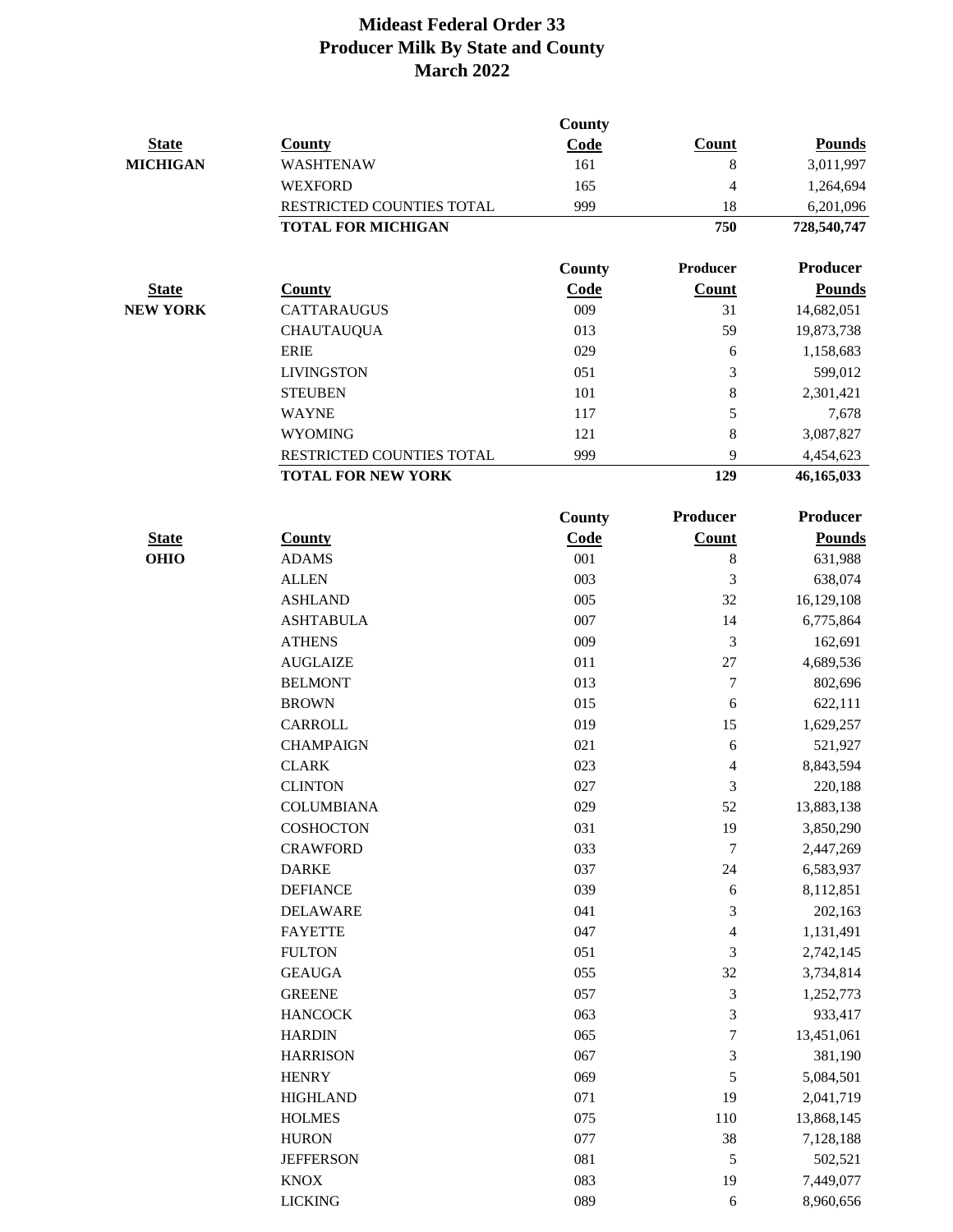|              |                           | County | Producer        | Producer      |
|--------------|---------------------------|--------|-----------------|---------------|
| <b>State</b> | <b>County</b>             | Code   | Count           | <b>Pounds</b> |
| <b>OHIO</b>  | <b>LOGAN</b>              | 091    | $20\,$          | 3,591,830     |
|              | <b>LORAIN</b>             | 093    | $\,8\,$         | 1,289,369     |
|              | <b>MADISON</b>            | 097    | 5               | 7,341,665     |
|              | <b>MAHONING</b>           | 099    | 21              | 8,838,893     |
|              | <b>MEDINA</b>             | 103    | $10\,$          | 3,000,571     |
|              | <b>MEIGS</b>              | 105    | $\mathfrak 3$   | 558,722       |
|              | <b>MERCER</b>             | 107    | 61              | 21,576,924    |
|              | <b>MIAMI</b>              | 109    | 5               | 381,931       |
|              | <b>MONROE</b>             | 111    | 6               | 722,926       |
|              | <b>MORGAN</b>             | 115    | 5               | 678,058       |
|              | <b>MORROW</b>             | 117    | $\overline{4}$  | 2,632,188     |
|              | <b>MUSKINGUM</b>          | 119    | $\,8\,$         | 1,149,759     |
|              | <b>PAULDING</b>           | 125    | 5               | 20,527,650    |
|              | <b>PICKAWAY</b>           | 129    | 5               | 2,061,823     |
|              | <b>PORTAGE</b>            | 133    | 6               | 3,055,274     |
|              | <b>PREBLE</b>             | 135    | 6               | 897,114       |
|              | <b>PUTNAM</b>             | 137    | $\,8\,$         | 5,976,377     |
|              | <b>RICHLAND</b>           | 139    | 98              | 12,020,245    |
|              | <b>ROSS</b>               | 141    | $\,8\,$         | 992,866       |
|              | <b>SANDUSKY</b>           | 143    | 6               | 403,481       |
|              | <b>SHELBY</b>             | 149    | $26\,$          | 4,822,956     |
|              | <b>STARK</b>              | 151    | 41              | 13,340,901    |
|              | <b>TRUMBULL</b>           | 155    | 15              | 3,125,929     |
|              | TUSCAWARAS                | 157    | 101             | 19,153,988    |
|              | <b>UNION</b>              | 159    | $\sqrt{5}$      | 765,456       |
|              | VAN WERT                  | 161    | 6               | 6,029,589     |
|              | <b>WASHINGTON</b>         | 167    | 9               | 2,045,923     |
|              | <b>WAYNE</b>              | 169    | 148             | 47,731,415    |
|              | <b>WILLIAMS</b>           | 171    | $\mathfrak 3$   | 8,279,874     |
|              | <b>WOOD</b>               | 173    | 3               | 7,441,908     |
|              | <b>WYANDOT</b>            | 175    | 3               | 578,581       |
|              | RESTRICTED COUNTIES TOTAL | 999    | $22\,$          | 16,750,561    |
|              | <b>TOTAL FOR OHIO</b>     |        | 1,176           | 373, 173, 127 |
|              |                           | County | <b>Producer</b> | Producer      |
| <b>State</b> | <b>County</b>             | Code   | Count           | <b>Pounds</b> |
| PENNSYLVANIA | <b>ARMSTRONG</b>          | 005    | 16              | 2,565,244     |
|              | <b>BEAVER</b>             | 007    | 15              | 751,348       |
|              | <b>BLAIR</b>              | 013    | $\tau$          | 427,036       |
|              | <b>BRADFORD</b>           | 015    | $\overline{4}$  | 772,284       |
|              | <b>BUTLER</b>             | 019    | $22\,$          | 3,526,629     |
|              | <b>CAMBRIA</b>            | 021    | 6               | 1,611,308     |
|              | <b>CENTRE</b>             | 027    | 13              | 1,217,706     |
|              | <b>CLARION</b>            | 031    | 12              | 1,989,855     |
|              | <b>CLEARFIELD</b>         | 033    | 9               | 990,830       |
|              | <b>CLINTON</b>            | 035    | 18              | 385,493       |
|              | <b>COLUMBIA</b>           | 037    | 10              | 349,137       |
|              | <b>CRAWFORD</b>           | 039    | 71              | 17,481,217    |
|              | ${\rm ELK}$               | 047    | $\tau$          | 430,661       |
|              | <b>ERIE</b>               | 049    | 29              | 3,748,255     |